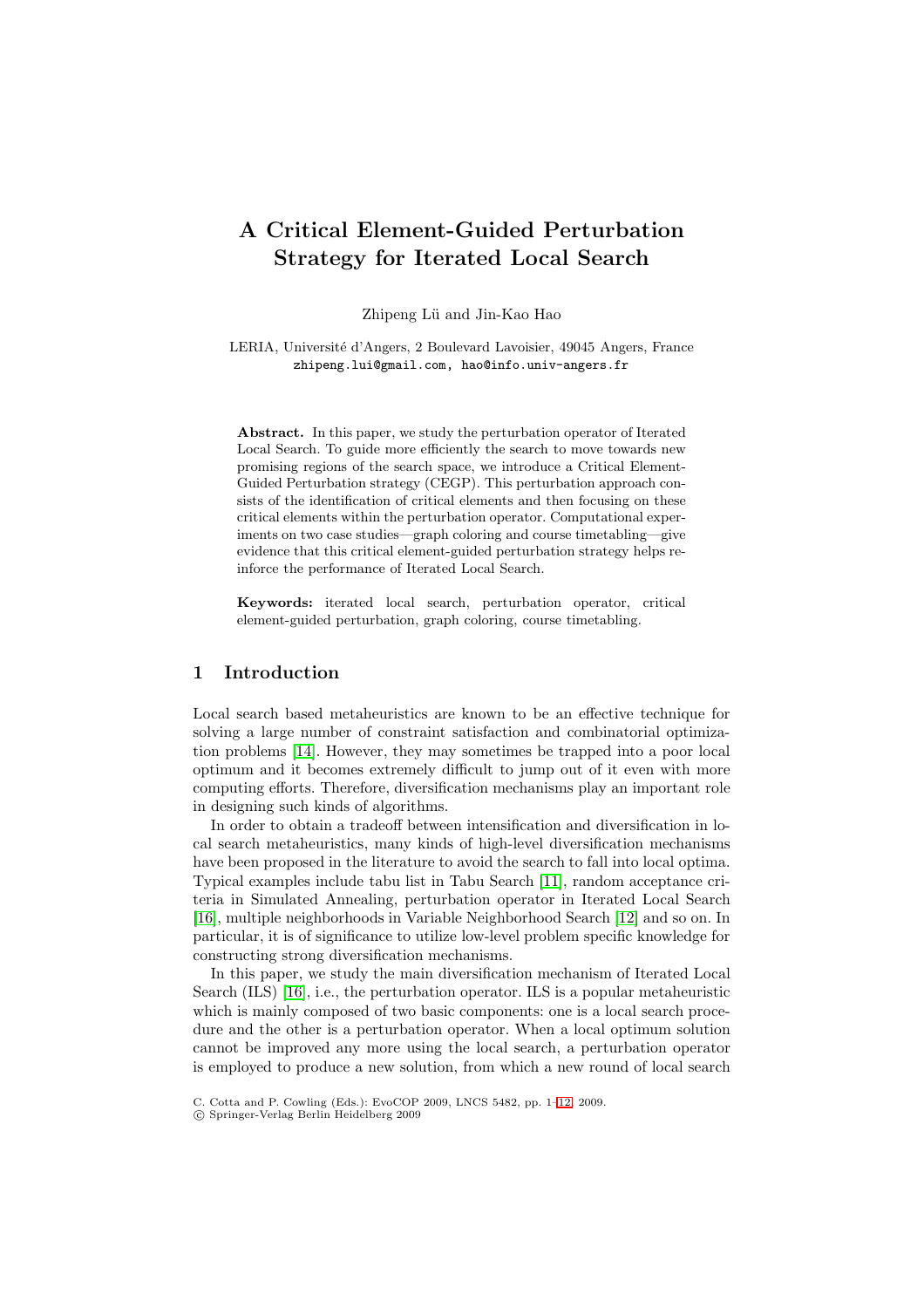starts. It is desirable that the perturbation should be able to guide the search to a promising region of the search space.

As for other components of an ILS procedure, it is useful to integrate problem specific knowledge to make a perturbation operator informative and effective. One fundamental question is then what kind of problem knowledge should be used in the design of an effective perturbation operator.

In this paper, we put forward that the structure of the local optimum solution found so far itself can be used for constructing the perturbation operator. For this purpose, we introduce a new perturbation strategy, called Critical Element-Guided Perturbation (CEGP) for Iterated Local Search (Section 2). We illustrate this on two typical hard combinatorial optimization problems—graph coloring (Section 3) and course timetabling (Section 4), showing its importance in the design of a powerful ILS algorithm.

# **2 Critical Element-Guided Perturbation (CEGP)**

Iterated Local Search can be described by a simple computing schema (see Section 2.3 for a general template). A fundamental principle of ILS is to exploit the tradeoff between diversification and intensification. Intensification focuses on optimizing the objective function as far as possible within a limited search region while diversification should be able to drive the search to explore new promising regions of the search space.

The diversification mechanism of ILS—perturbation operator—has two aims: one is to jump out of the local optimum trap just visited; the other is to lead the search procedure to a new promising region. A commonly-used perturbation operator is to destruct partially the previous local optimum solution in a *random* way, not necessarily guided by an evaluation function [16]. Zhang and Sun used the idea of estimation of distribution algorithms to construct perturbation, which combines global statistical information and the location information of good individual solutions for generating new trial solutions [20]. However, we think that the solution structure of the previously obtained [loc](#page-11-1)al optimum itself can be used in the design of more intelligent and informative perturbation operators.

# **2.1 CEGP Procedure**

For the two purposes just mentioned previously, one more elaborated perturbation should take into account the specific problem structure. Given a local optimum solution obtained by the local search procedure, if one can identify the contribution of each *element* to the cost function or constraint violations, then it is reasonable that a perturbation by changing the values of these critical *elements* would be helpful to jump out of local optimum trap. In its simplest form, an *element* can be a decision variable. For example, in the knapsack problem, an element might be an object while in university course timetabling problem, an element can be a lecture of a course.

Generally speaking, our critical element-guided perturbation strategy is composed of three phases: 1. *Scoring*: give each element a score; 2. *Selection*: choose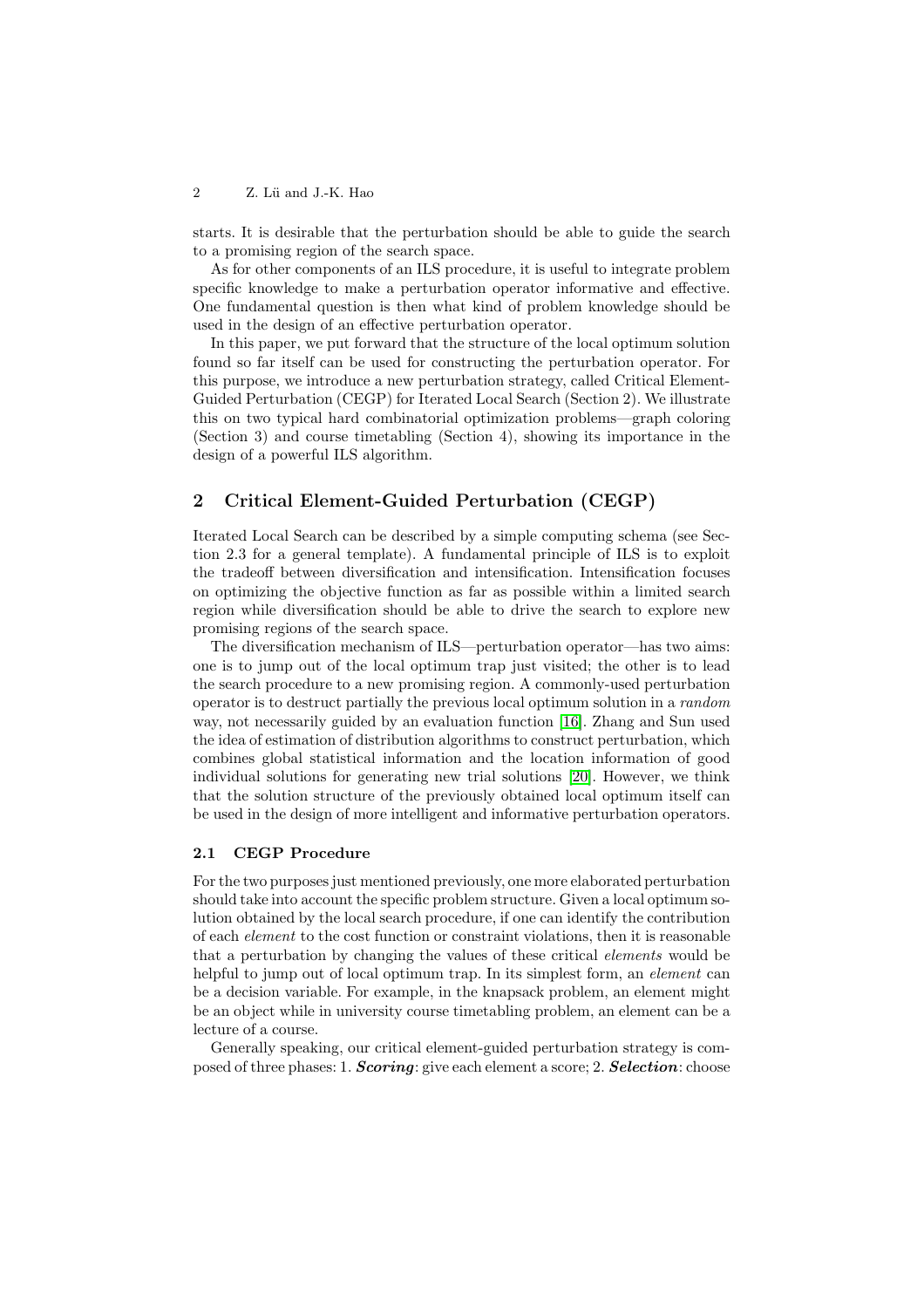a certain number of highly-scored elements; 3. *Perturbing*: randomly perturb the solution using the chosen critical elements.

In order to score an element <sup>e</sup>*<sup>i</sup>* in the *Scoring* phase, it is indispensable to define a scoring function and its parameters. Generally, the parameters include the current element  $e_i$  and those elements which are strongly related to  $e_i$ . More In order to score an element  $e_i$  in the **Scoring** phase, it is indispensable to define a scoring function and its parameters. Generally, the parameters include the current element  $e_i$  and those elements which are strong elements set related to  $e_i$  and  $h(\cdot)$  is a scoring function. For a specific problem, in order to score an element e*i*, it is necessary to define its related elements set  $\text{rel}\ \text{ir}\ \widehat{e_i}$  $\hat{e}_i$  and the appropriate scoring function  $h(\cdot)$  according to the problem specific knowledge. We will show two examples in Sections 3.5 and 4.4.

The *Selection* phase consists of choosing a certain number of elements according to their scores. For the *Selection* phase, it is implemented in an adaptive and random way, i.e., the higher score an element has, the more possibly this element is chosen. Note that this selection procedure is problem independent as shown in Algorithm 1 line 6.

After a certain number of critical elements are chosen, the *Perturbing* phase randomly perturbs the chosen elements. The perturbation operator can employ the moves in the local search procedure or quite different moves. In Sections 3.5 and 4.4, we respecti[ve](#page-2-0)ly use these two kinds of perturbation operators.

### **2.2 CEGP Framework**

Given a general constraint satisfaction and optimization problem (CSOP) [19] and a local optimum solution, the proposed critical element-guided perturbation operator is described in Algorithm 1, where  $\phi$  is a positive real number and in this paper we empirically set  $\phi \in [1.5, 3.0]$ . One observes that the value of  $\phi$ determines the intensity of the selection procedure: the larger the value of  $\phi$  [is,](#page-11-3) the higher is the possibility that the high-score elements are selected. Note that the commonly-used random pertur[bat](#page-2-0)ion is a special case of our CEGP strategy with  $\phi = 0$ . In this case, the selection probability becomes  $P(k) = 1/n$ . On the other hand, setting  $\phi = \infty$  will select always the first  $\eta$  elements.

#### **Algorithm 1.** Critical Element-Guided Perturbation Strategy

- 1: **Input**: a local optimum solution s
- 2: **Output**: a perturbed solution  $s'$
- **SECORDITE:** STRUCAL EXERCITED CONCOUNT EVALUATION STRUCKY<br>
1: **Input:** a local optimum solution *s'*<br>
3: **Scoring**: score each element  $e_i$ ,  $i = 1,...,n$ :  $Score(e_i) = h(e_i, \hat{e_i})$
- 4: sort all the elements in a non-increasing order according to their scores
- <span id="page-2-0"></span>5: determine a perturbation strength  $\eta$
- 6: **Selection**: randomly select  $\eta$  elements to be perturbed. The rth critical element is selected according to the following probability:

$$
P(r) = r^{-\phi} / \sum_{i=1}^{n} i^{-\phi}
$$
 (1)

7: **Perturbing**: randomly perturb the selected  $\eta$  elements

8: get a perturbed solution  $s'$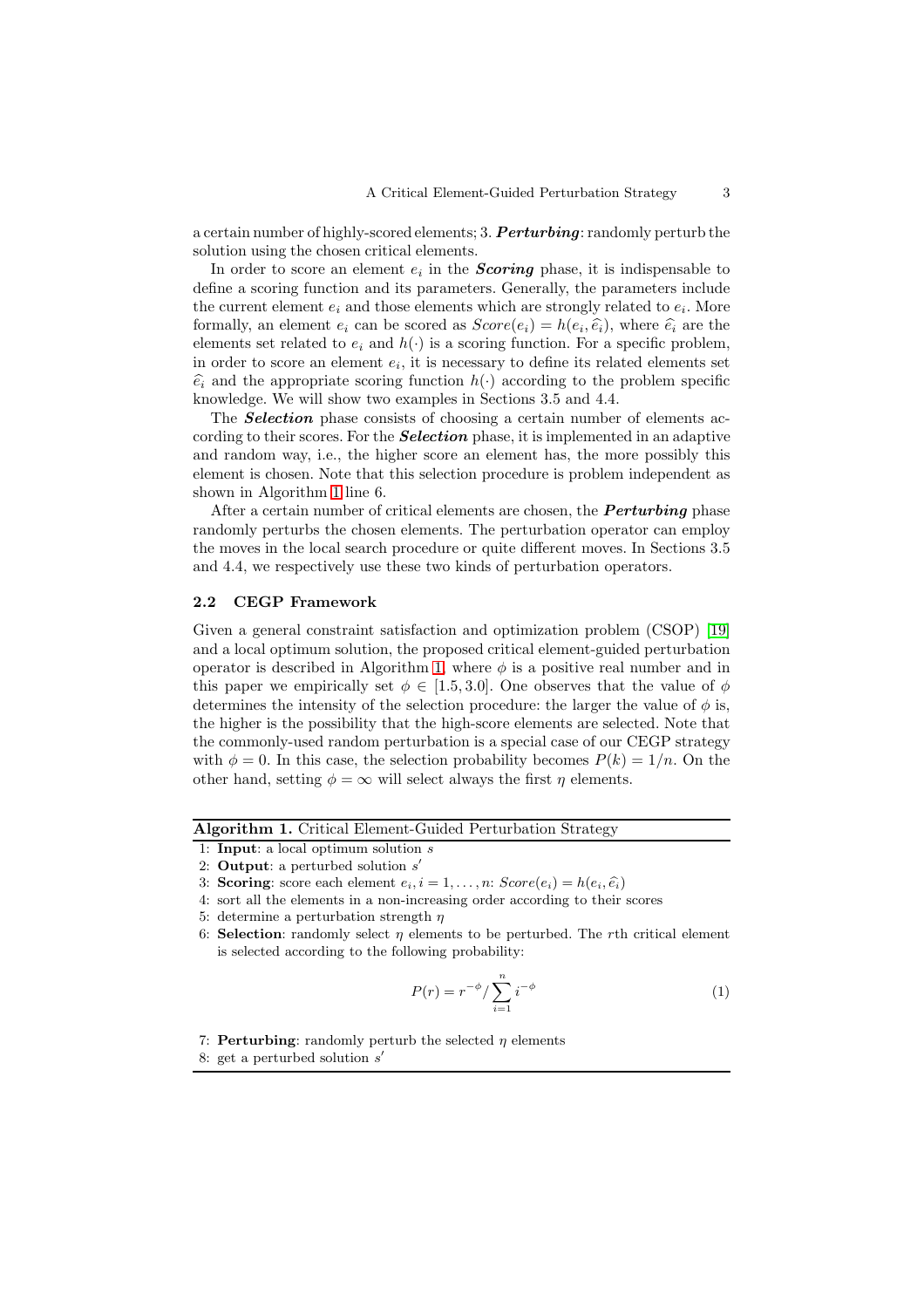It should be noted that the scoring method (Algorithm 1, line 3) is essential in the CEGP strategy. It must be combined with low level problem specific knowledge, as shown in Sections 3.5 and 4.4. In addition, the perturbation strength  $\eta$ should also be determined according to the given problem.

# **2.3 ILS with CEGP**

Iterated local search starts with an initial solution and performs local search until a local optimum is found. Then, the current local optimum solution is perturbed and another round of local search is performed to the perturbed solution. The perturbation procedure is implemented by the CEGP strategy just described above. Finally, an acceptance criterion is used to decide whether the new local optimum solution is accepted as the initial solution for the next run of local search. Algorithm 2 shows the pseudocode of CEGP-based ILS. The detailed description of the general ILS procedure can be found in [16].

**Algorithm 2.** Ite[rat](#page-3-0)ed Local Search with CEGP Strategy

<span id="page-3-0"></span>1:  $s_0 \leftarrow$  Initial Solution 2:  $s' \leftarrow \text{Local Search}(s_0)$ 3: **repeat** 4:  $s^* \leftarrow$  Critical Element-Guided Perturbation(s') 5:  $s^{*'}$  ← Local Search(s<sup>\*</sup>) 6:  $s' \leftarrow \text{Acceptance Criterion}(s^{*'}, s')$ 7: **until** stop condition met

In order to implement the CEGP strategy for a given problem, we just need to define what an element e*<sup>i</sup>* is, how the related elements of each e*<sup>i</sup>* are identified, how the scoring function is designed and what is the perturbation moves for the chosen elements. In the following two sections, we show two case studies of applying the ILS algorithm with the proposed CEGP strategy to two difficult problems—graph coloring and course timetabling.

# **3 Case Study 1: Graph Coloring**

# **3.1 Problem Description**

Given an undirected graph  $G = (V, E)$  with a set V of n vertices and an edge set  $E$  as well as the number of colors to be used  $k$ , a legal  $k$ -coloring of graph G is a partition of V into k independent sets where an independent set is a subset of nonadjacent vertices of  $G$ . In a formal way, let  $c_i$  be the color of vertex  $v_i$  ( $c_i \in [1, k]$ ,  $i = 1, \ldots, n$ ), a legal k-coloring of graph G is a coloring  $C = \{c_1, ..., c_n\}$  such that  $\forall \{v_i, v_j\} \in E, c_i \neq c_j$ .

Graph coloring aims at finding the smallest  $k$  for a given graph  $G$  (the chromatic number  $\chi_G$  of G) such that G has a legal k-coloring.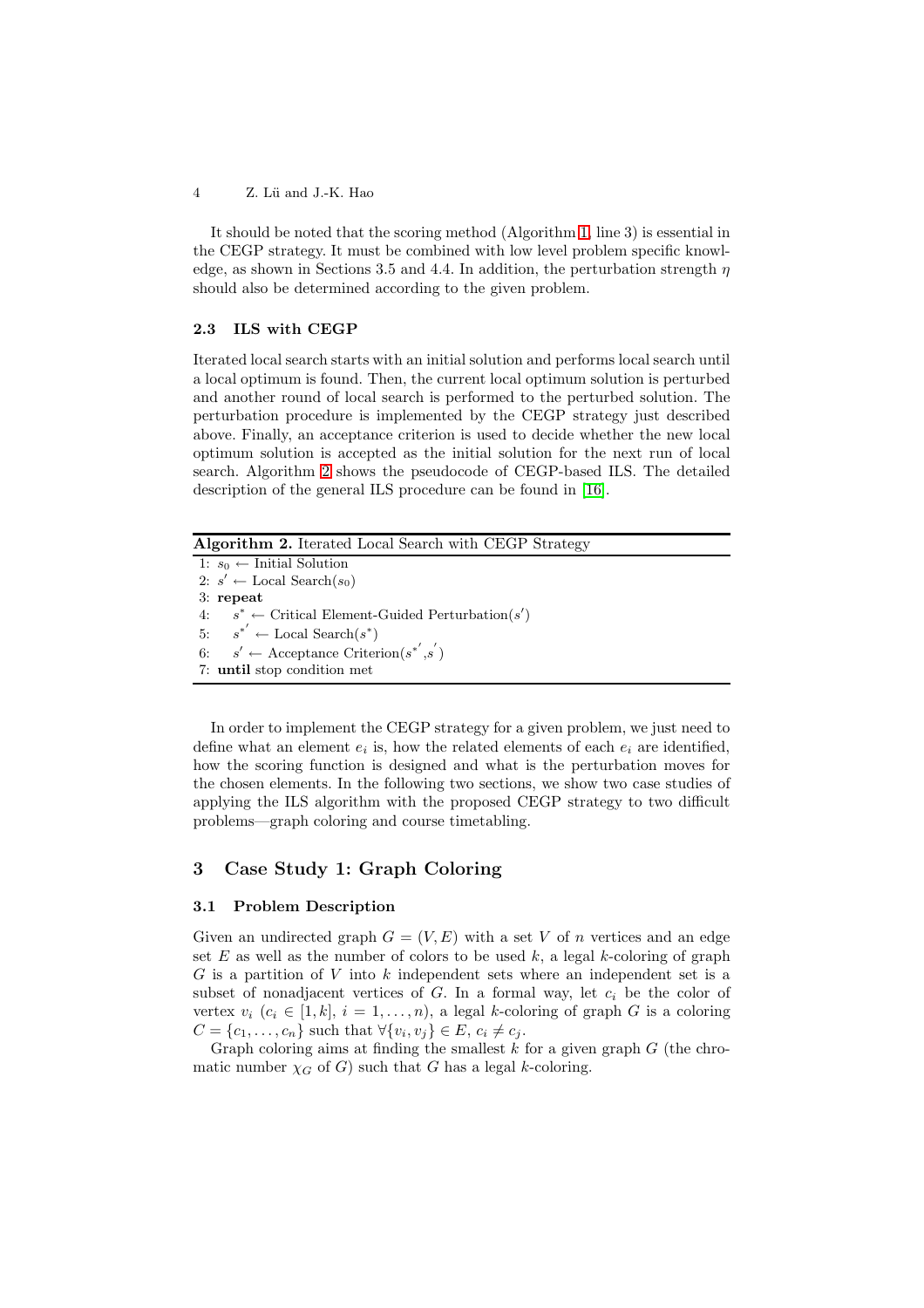### **3.2 General Solution Procedure**

The graph coloring problem can be solved from the point of view of constraint satisfaction by solving a series of  $k$ -coloring problems. We starts from an initial number of k colors  $(k = |V|)$  is certainly sufficient) and solve the k-coloring problem. As soon as the k-coloring problem is solved, we decrease  $k$  by setting  $k$  to  $k-1$  and solve again the  $k$ -coloring problem. This process is repeated until no legal k-coloring can be found.

### **3.3 Initial Solution and Evaluation Function**

For a k-coloring problem with a given  $k$ , we generate an initial solution by means of a greedy algorithm presented in [10]. It can be considered as an improved version of the famous DSATUR algorithm [2]. Note that this greedy heuristic generally generates an illegal k-coloring.

Once an initial solution is obtained where each vertex has been assigned a color, our CEGP-based ILS algorith[m is](#page-11-4) used to minimize the number of edges having both endpoints with a same col[or](#page-10-0) (or the conflict number). Therefore,<br>having both endpoints with a same color (or the conflict number). Therefore,<br> $f(C) = \sum_{i,j} \delta_{ij}$  (2) our evaluation function is just the number of conflicts  $f(C)$  such that

$$
f(C) = \sum_{\{v_i, v_j\} \in E} \delta_{ij} \tag{2}
$$

where

$$
\delta_{ij} = \begin{cases} 1, \text{ if } c_i = c_j; \\ 0, \text{ otherwise.} \end{cases} \tag{3}
$$

Accordingly, any coloring C with  $f(C) = 0$  corresponds to a legal k-coloring which presents a solution to the k-coloring problem.

### **3.4 Local Search Procedure**

In this paper, we employ the Tabu Search algorithm presented in [8] as our local search procedure. This TS algorithm is an improved version of the TABU-COL algorithm in [13]. Here a neighborhood of a given configuration is obtained by changing the color  $c_i$  of a conflicting vertex  $v_i$  to another color  $c_j$  $(c_i \neq c_i)$ , denoted by  $(v_i, c_j)$ . The cost deviation of the move  $(v_i, c_j)$  i[s d](#page-11-5)enoted by  $\Delta f_{(v_i, c_i)}(C)$ . More details can be found in [8].

For the tabu list, [on](#page-11-6)ce a move  $(v_i, c_j)$  is performed, vertex  $v_i$  is not allowed to receive again the color  $c_i$  for the next  $tt$  iterations. The tabu tenure  $tt$  is empirically determined by  $tt = f + random(10)$  where f is the conflict number of the current solution [a](#page-11-5)nd  $random(10)$  takes a random number in  $\{1,\ldots,10\}$ . The stop condition of our tabu search is just the maximal number of iterations during which the best solution has not been improved. In this work, we set this number to be 1,000,000 for all the tested instances.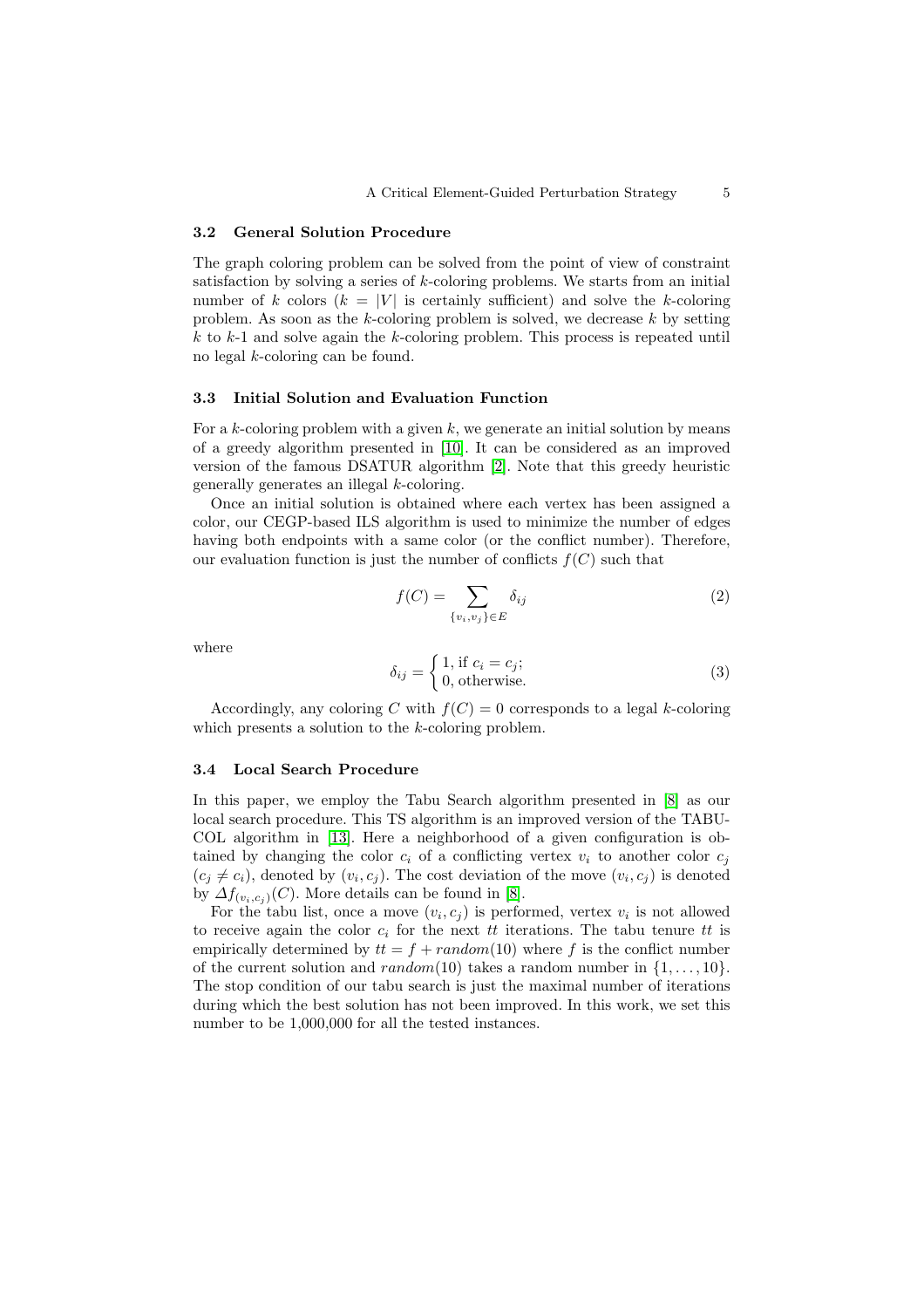#### **3.5 Perturbation**

Once the local search procedure stops with a local optimum solution, a Critical Element-Guided Perturbation operator is performed to reconstruct the obtained local optimum solution. Given the general CEGP strategy described in Section 2, one just needs to know how to score each vertex (element) and what is the perturbation operator for the chosen vertices.

Let us first consider the **Scoring** phase. For a vertex (an element)  $v_i$ , its 2, one just needs to know how to score each vertex (element) and what is the perturbation operator for the chosen vertices.<br>Let us first consider the *Scoring* phase. For a vertex (an element)  $v_i$ , its related element perturbation operator for the<br>Let us first consider the S<br>related element set  $\hat{v}_i$  is defin<br> $\{v_j | \{v_i, v_j\} \in E\}$ . Based on  $\hat{v}_i$  $\{v_i | \{v_i, v_j\} \in E\}$ . Based on  $\hat{v}_i$ , the following three sets can be derived: *i* med as the set  $\hat{v_i}$ , the followin  $z_i^1 = \{v_j | v_j \in \hat{v_i}\}$ 

$$
V_i^1 = \{v_j | v_j \in \widehat{v_i}, c_i = c_j\}
$$
\n
$$
(4)
$$

$$
V_i^1 = \{v_j | v_j \in \hat{v}_i, c_i = c_j\}
$$
  
\n
$$
V_i^2 = \{v_j | v_j \in \hat{v}_i, |V_j^1| > 0\}
$$
\n(4)

$$
K_i = \{c_j | c_j \neq c_i, \Delta f_{(v_i, c_j)}(C) = 0\}
$$
\n(6)

Given these notations, the score of a vertex  $v_i$  is calculated as:

$$
\mathbf{A}_{i} = \{c_{j}|c_{j} \neq c_{i}, \Delta\mathbf{J}(v_{i}, c_{j})\}(\mathbf{C}) = \mathbf{0}\}\tag{0}
$$
\nse notations, the score of a vertex  $v_{i}$  is calculated as:

\n
$$
Score(v_{i}) = h(v_{i}, \hat{v}_{i}) = \omega_{1} \cdot |V_{i}^{1}| + \omega_{2} \cdot |V_{i}^{2}| + \omega_{3} \cdot |K_{i}|\tag{7}
$$

where  $\omega_1$ ,  $\omega_2$  and  $\omega_3$  are the associated weights for these three kinds of scores and we set empirically  $\omega_1 = 5$  and  $\omega_2 = \omega_3 = 1$  respectively.

In the above formulations,  $|V_i^1|$  denotes the total number of vertices conflicting with vertex  $v_i$ :  $|V_i^1| = 0$  means that vertex  $v_i$  is conflict-free while  $|V_i^1| > 0$ implies that vertex  $v_i$  is conflicting.  $|V_i^2|$  denotes the number of  $v_i$ 's adjacent vertices which themselves are conflicting. It is easy to observe that  $V_i^1$  is a subset of  $V_i^2$ . The larger  $|V_i^1|$  and  $|V_i^2|$  are, the higher score vertex  $v_i$  has. The rationale behind this is that a conflicting vertex should naturally change its color while the vertex adjacent to a number of conflicting vertices should also be recolored since it would be impossible for the conflicting vertex to become conflict-free in the next round of the local search if its adjacent vertices are not reassigned.

Furthermore, it is reasonable to give a higher priority to a vertex with a large number of *side walks*, where a *side walk* of vertex  $v_i$  denotes a move  $(v_i, c_j)$  $(c_j \neq c_i)$  that will not change the total cost function, i.e.,  $\Delta f_{(v_i, c_i)}(C) = 0$ .  $|K_i|$ represents the number of *side walks* for vertex v*i*. Note that changing the color of a vertex having a large number of *side walks* will not worsen the solution quality to a large extent, thus the reassignment of these vertices might help the search to jump out of local optimum solution while keeping the solution quality at a good level.

Once all the vertices are scored in accordance with Eq. (7), they are sorted in a decreasing order according to their scores. The perturbation strength is empirically determined by  $\eta = 0.33 \cdot n + \text{random}(100)$ . We observed that a weaker perturbation strength did not allow the search to escape from the local optima. According to Eq. (1) in Algorithm 1,  $\eta$  vertices are randomly chosen. After that, we remove all these  $\eta$  vertices and reassign them using the greedy heuristic as shown in Section 3.3. This is the *Perturbing* phase in our CEGP strategy. Thus, a perturbed solution is obtained, from which a new round of local search starts.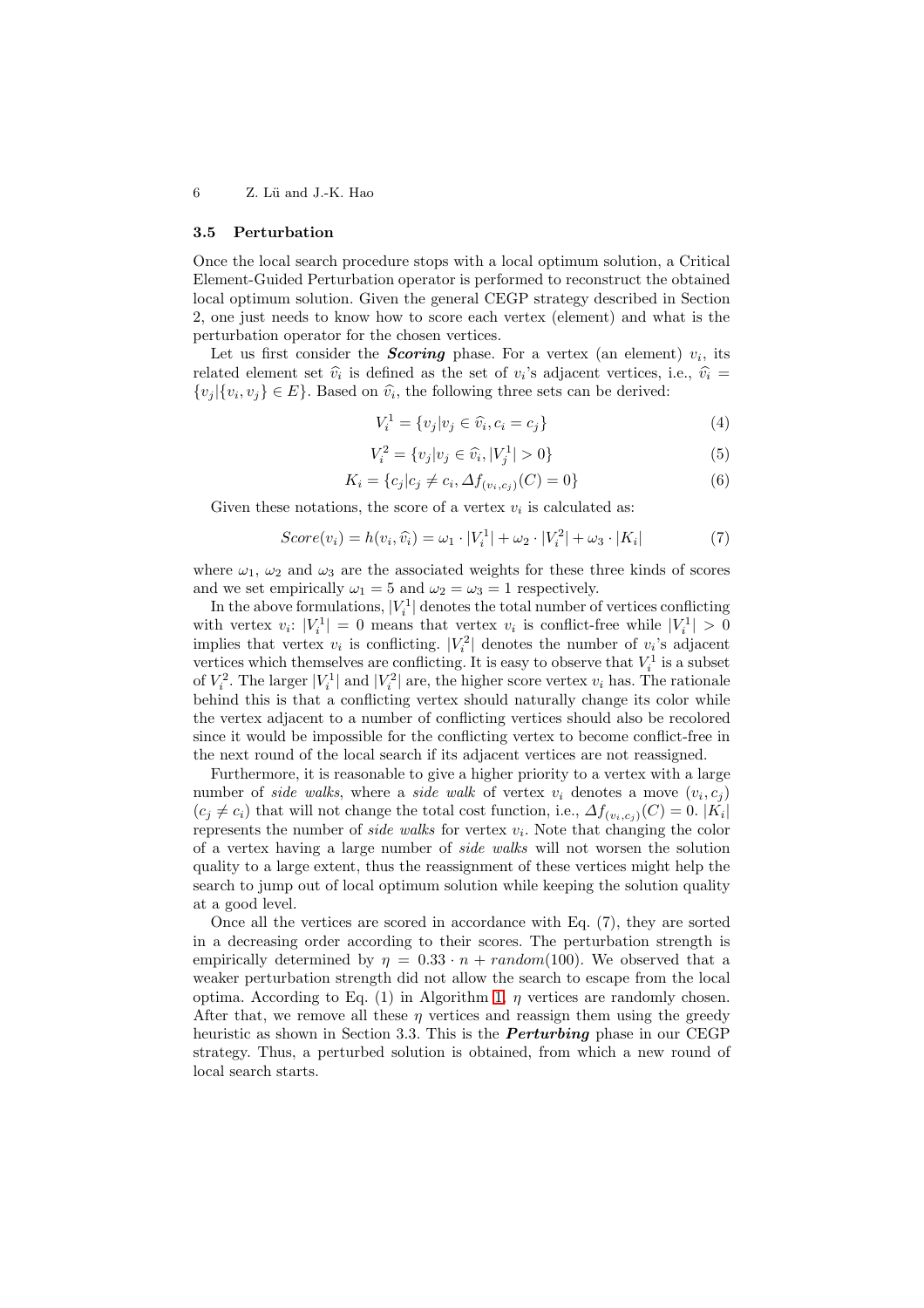#### **3.6 Experimental Results and Comparisons**

To evaluate the efficiency of this CEGP-based ILS algorithm, we carry out experiments on a set of 23 non-trivial DIMACS coloring benchmarks. We contrast the results of our CEGP-based ILS algorithm with the uniformly random perturbation strategy (URP) in order to highlight the impact of the CEGP strategy. To make the comparison as fair as possible, the only difference between URP-based and CEGP-based ILS algorithms is that the perturbed vertices are selected in a blindly uniform way with the URP strategy, as described in Section 2.2. Moreover, we compare our coloring results with those of some best performing reference algorithms. Our algorithm is run on a PC with 3.4GHz CPU and 2.0Gb RAM. To obtain our computational results, the total CPU time limit for each instance is limited to 8 hours. Note that the time limit for the reference algorithms is from several hours to several tens of hours.

Table 1 gives our computational results. Column 2 presents the best known  $k^*$ ever reported in the literature. Columns 3 and 4 give the results of the CEGPbased and URP-based ILS algorithms respectively, together with the CPU time in minutes (in brackets). Columns 5 to 11 give the results of seven reference algorithm[s,](#page-6-0) including four local search algorithms [1,3,6,13] as well as three hybrid algorithms [7,8,9].

One finds that the CEGP-based ILS algorithm obtains smaller  $k$  than the URP-based ILS algorithm for 4 out of 23 instances while larger  $k$  for only 1 instance, which would suggest the effectiveness [of](#page-10-1) [th](#page-10-2)[e](#page-11-7) [pro](#page-11-6)posed CEGP strategy. Furthermor[e,](#page-11-8) [t](#page-11-5)[he](#page-11-9) CEGP-based ILS algorithm obtains comparable results with these famous reference algorithms.

<span id="page-6-0"></span>

|                     |       | ILS                |                                  | Local Search Algorithms |                                 |                          |                                       | Hybrid Algorithms |                                 |     |  |
|---------------------|-------|--------------------|----------------------------------|-------------------------|---------------------------------|--------------------------|---------------------------------------|-------------------|---------------------------------|-----|--|
| Instances           | $k^*$ | CEGP(t)            | $\mathrm{URP}({\textnormal{t}})$ | 1                       | 3                               | 6                        | 13                                    | 7                 | 8                               | 9   |  |
| $ds$ jc $250.5$     | 28    | $\overline{28}(1)$ | 28(2)                            |                         | 28                              | 28                       | $\overbrace{\qquad \qquad }^{}$       | 29                | 28                              | 28  |  |
| $ds$ jc $500.1$     | 12    | 12(1)              | 12(1)                            | 12                      | 12                              | 13                       |                                       |                   | $\overline{\phantom{a}}$        | 12  |  |
| dsic500.5           | 48    | 48 (76)            | 48 (98)                          | 49                      | 49                              | 50                       | 51                                    | 49                | 48                              | 48  |  |
| $ds$ jc $500.9$     | 126   | 126 (10)           | 126(16)                          | 127                     | 126                             | 127                      | $\overbrace{\qquad \qquad }^{}$       |                   | $\overline{\phantom{a}}$        | 126 |  |
| dsic1000.1          | 20    | (3)<br>21          | 21(4)                            | 20                      |                                 | 21                       |                                       |                   | 20                              | 20  |  |
| dsic1000.5          | 83    | 87 (35)            | 88 (29)                          | 89                      | 89                              | 90                       | 94                                    | 84                | 83                              | 84  |  |
| dsic1000.9          | 224   | 224 (46)           | 225 (32)                         | 228                     |                                 | 226                      | $\overbrace{\qquad \qquad }^{}$       |                   | 224                             | 224 |  |
| r125.5              | 35    | (6)<br>36          | 36(8)                            |                         |                                 | 36                       |                                       |                   |                                 |     |  |
| r250.5              | 65    | 65<br>(4)          | 65(4)                            | 66                      | $\overbrace{\qquad \qquad }^{}$ | 66                       |                                       | 69                |                                 |     |  |
| r1000.1c            | 98    | 98<br>(7)          | 98(6)                            | 98                      | $\overbrace{\qquad \qquad }^{}$ | 98                       |                                       |                   |                                 |     |  |
| r1000.5             | 234   | 253 (38)           | 252 (51)                         | 249                     | $\overbrace{\qquad \qquad }^{}$ | 242                      | $\overline{\phantom{0}}$              |                   |                                 |     |  |
| $ds$ ir $500.1c$    | 85    | 85 (14)            | 85 (19)                          | 85                      |                                 |                          |                                       |                   |                                 | 86  |  |
| $ds$ jr $500.5$     | 122   | 125 (29)           | 125 (38)                         | 126                     | 124                             | $\overline{\phantom{0}}$ |                                       | 130               | $\overline{\phantom{0}}$        | 127 |  |
| le450.15c           | 15    | 16(1)              | 16(1)                            | 15                      | 15                              | $\overline{\phantom{0}}$ | 18                                    | 15                | 15                              | 15  |  |
| le450_15d           | 15    | (24)<br>15         | 15 (34)                          | 15                      | 15                              | $\overline{\phantom{0}}$ | 18                                    | 15                |                                 | 15  |  |
| le450.25c           | 25    | (28)<br>25         | 26(1)                            | 25                      | 26                              |                          |                                       | 25                | 26                              | 26  |  |
| $le450-25d$         | 25    | 25(34)             | 26(1)                            | 25                      | 26                              |                          |                                       | 25                |                                 | 26  |  |
| flat300.26.0        | 26    | 26(3)              | 26(3)                            |                         | 26                              | 26                       | 32                                    | 26                |                                 | 26  |  |
| flat300, 28, 0      | 28    | 30(18)             | 30(15)                           | 28                      | 31                              | 31                       | 32                                    | 33                | 31                              | 31  |  |
| flat300 50 0        | 50    | 50(6)              | 50(8)                            | 50                      | $\overbrace{\qquad \qquad }^{}$ | 50                       | $\hspace{1.0cm} \rule{1.5cm}{0.15cm}$ | 90                |                                 | 50  |  |
| flat300.60.0        | 60    | (10)<br>60         | 60 (17)                          | 60                      | $\hspace{0.1mm}-\hspace{0.1mm}$ | 60                       |                                       | 90                | $\overbrace{\qquad \qquad }^{}$ | 60  |  |
| flat300.76.0        | 82    | 87 (46)            | 87 (69)                          | 88                      |                                 | 89                       | 93                                    | 84                | 83                              | 84  |  |
| $latin$ square $10$ | 98    | 100 (37)           | 100(34)                          |                         |                                 |                          |                                       |                   | $\overbrace{\qquad \qquad }^{}$ | 104 |  |

**Table 1.** Computational results of CEGP-based ILS algorithm on graph coloring problem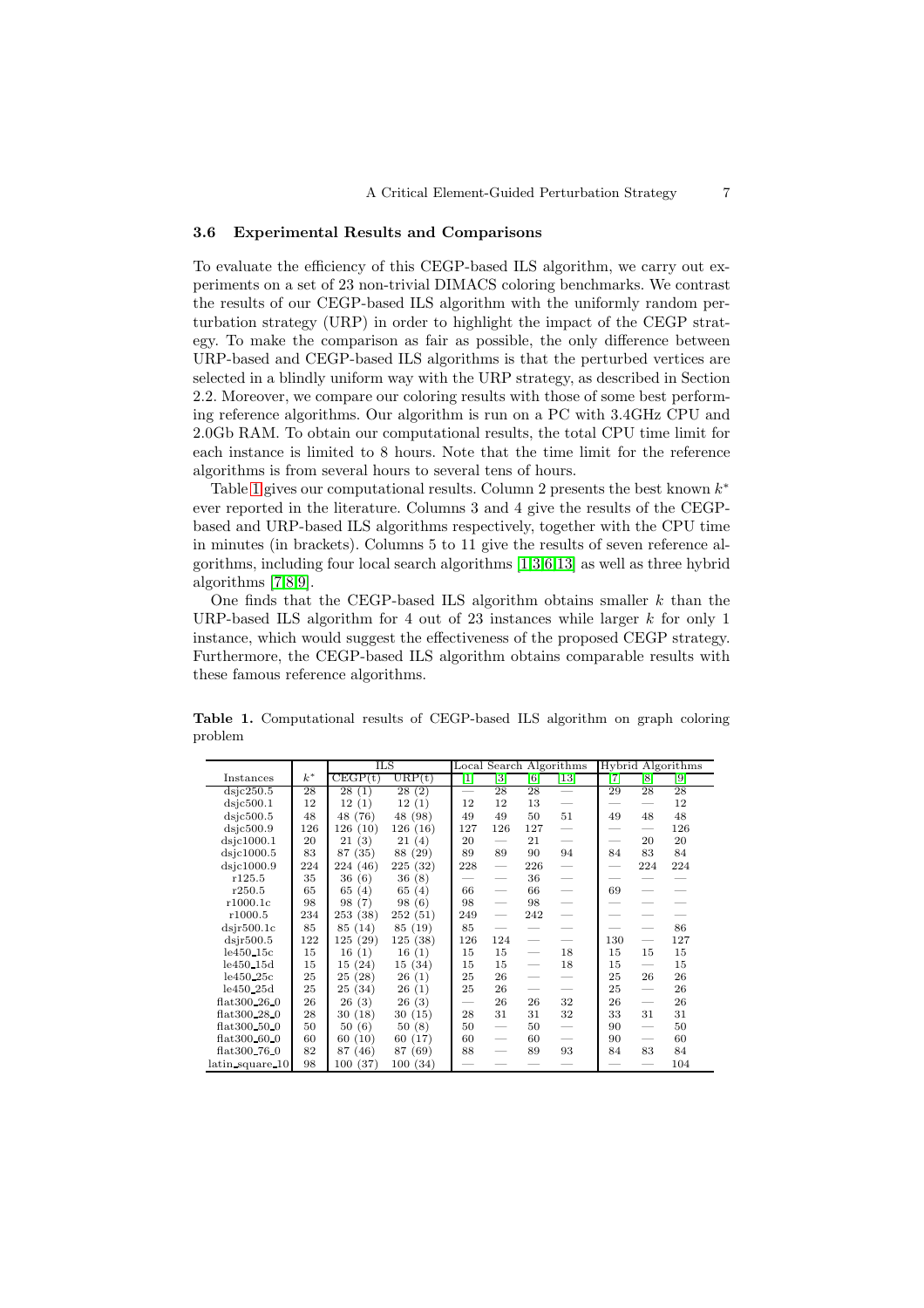# **4 Case Study 2: Course Timetabling**

The course timetabling problem consists of scheduling all lectures of a set of courses into a weekly timetable, where each lecture of a course must be assigned a period and a room in accordance with a given set of constraints. In this problem, all hard constraints must be strictly satisfied and the weighted soft constraint violations should be minimized. In this paper, we study the curriculum-based course timetabling problem (CB-CTT), which is one of the three topics of the second international timetabling competition  $(ITC-2007)^{1}$ .

# **4.1 Problem Description**

In the CB-CTT problem, a feasible timetable is one in [w](#page-7-0)hich all lectures are scheduled at a timeslot and a room, such that the hard constraints  $H_1-H_4$  (see below) are satisfied. In addition, a feasible timetable satisfying the four hard constraints incurs a penalty cost for the violations of the four soft constraints  $S_1-S_4$  (see below). Then, the objective of CB-CTT is to minimize the weighted soft constraint violations in a feasible solution. The four hard constraints and four soft constraints are:

- H1. **Lectures:** Each lecture of a course must be scheduled in a distinct period and a room.
- H2. **Room occupancy:** Any two lectures cannot be assigned in the same period and the same room.
- H3. **Conflicts:** Lectures of courses in the same curriculum or taught by the same teacher cannot be scheduled in the same period, i.e., no period can have an overlapping of students nor teachers.
- H4. **Availability:** If the teacher of a course is not available at a given period, then no lectures of the course can be assigned to that period.
- $S_1$ . **Room capacity:** For each lecture, the number of students attending the course should not be greater than the capacity of the room hosting the lecture.
- S2. **Room stability:** All lectures of a course should be scheduled in the same room. If this is impossible, the number of occupied rooms should be as few as possible.
- S<sub>3</sub>. **Minimum working days:** The lectures of a course should be spread into the given minimum number of days.
- S4. **Curriculum compactness:** For a given curriculum, a violation is counted if there is one lecture not adjacent to any other lecture belonging to the same curriculum within the same day, which means the agenda of students should be as compact as possible.

<span id="page-7-0"></span> $1 \text{ http://www.cs.qub.ac.uk/itz2007/}$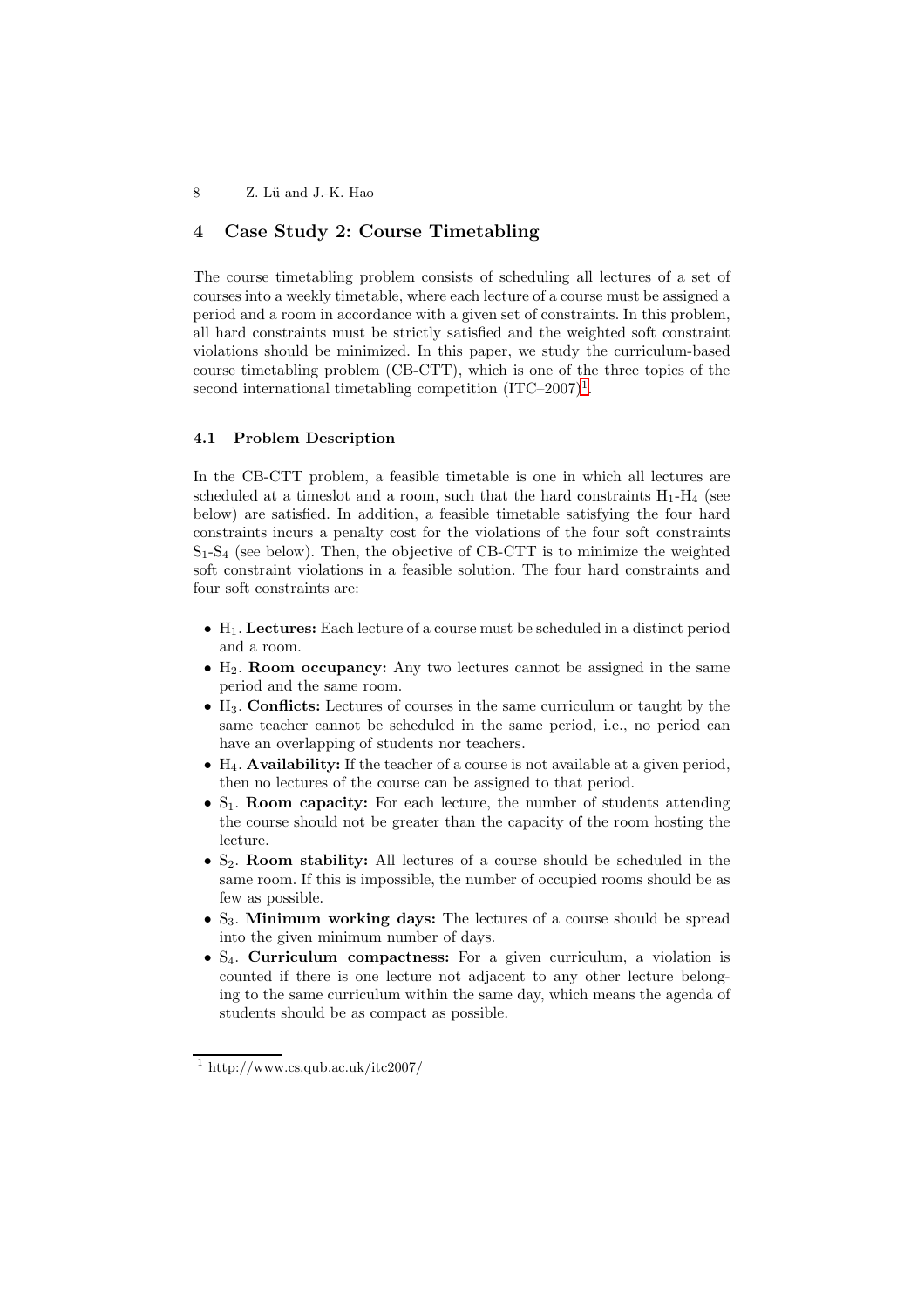#### **4.2 Initial Solution, Search Space and Evaluation Function**

Starting from an empty timetable, we generate first an initial feasible solution by means of a greedy graph coloring heuristic. We simply mention that for all the 21 competition instances, this greedy heuristic can easily obtain feasible solutions. Once a feasible timetable that satisfies all the hard constraints is reached, our ILS algorithm is used to minimize the soft constraint violations while keeping hard constraints satisfied. Therefore, the search space of our algorithm is limited to the feasible timetables. The evaluation function of our algorithm is just the weighted soft constraint violations as defined for the ITC–2007.

#### **4.3 Local Search Procedure**

For this problem, we use a Tabu Search algorithm with two distinct neighborhoods defined by two *move*s denoted as *SimpleSwap* and *KempeSwap*. *SimpleSwap* move consists in exchanging the hosting periods and rooms assigned to two lectures of different courses while a *KempeSwap* move produces a new feasible assignment by swapping the period labels assigned to the courses belonging to two specified Kempe chains. Our Tabu Search algorithm explores these two neighborhoods in a token-ring way. More details about these neighborhoods and the TS algorithm are given in [17].

## **4.4 Perturbation**

For the *Scoring* phase of th[is p](#page-11-10)roblem, an element is just one lecture of a course and the related elements of a lecture are the lectures involved in the calculation of the lecture's soft constraint violations. When the current TS phase terminates with a local optimum solution, the scoring function of a lecture is just the weighted sum of soft constraint violations involving the lecture.

Then, all the lectures are ranked in a decreasing order according to their scores and a number of lectures are randomly selected in accordance with Eq. (1). Finally, the *Perturbing* phase consists of randomly selecting a series of *SimpleSwap* or *KempeSwap* moves involving the chosen lectures. Thus, a perturbed solution is obtained from which a new round of Tabu Search starts.

### **4.5 Experimental Results**

In this section, we report computational results on the set of 21 competition instances using two formulations of the CB-CTT problem [4]. The first formulation is previously studied by Di Gaspero *et al* in [5] and the second one is just the topic of the ITC–2007. Like in Section 3.5, we contrast the results of our CEGP-ILS algorithm with that of URP-ILS. We also compare our results with the best known results obtained by other algorithms from t[he](#page-10-3) literature. To obtain our computational results, each instance is sol[ve](#page-10-4)d 100 times independently and each ILS run is given a maximum of 2,000,000 local search steps.

Table 2 shows the best results of the CEGP-based and URP-based ILS algorithms on the 21 competition instances for both formulations as well as the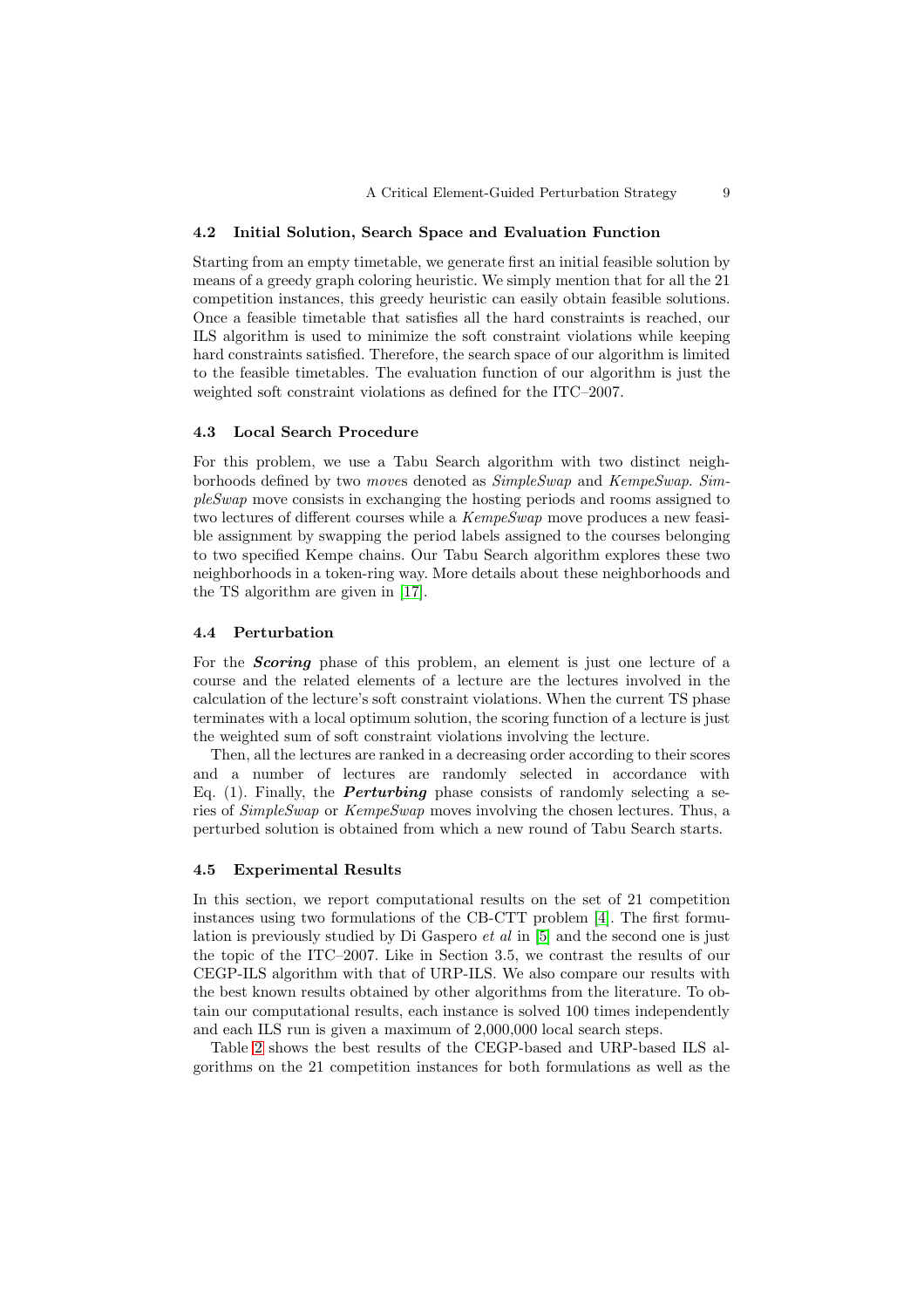**Table 2.** Computational results and comparison on the 21 course timetabling competition instances

<span id="page-9-1"></span>

|          | Old Formulation |                    |            |                                                                                                                                                                                                                                                                                                                                                                               | ITC-2007 Formulation                  |          |            |                            |                |                                       |          |
|----------|-----------------|--------------------|------------|-------------------------------------------------------------------------------------------------------------------------------------------------------------------------------------------------------------------------------------------------------------------------------------------------------------------------------------------------------------------------------|---------------------------------------|----------|------------|----------------------------|----------------|---------------------------------------|----------|
| Instance | best            | CEGP(t)            | URP(t)     | $[4] \centering% \includegraphics[width=1\textwidth]{images/TransY.pdf}% \caption{The figure shows the estimators in the figure shows the estimators in the figure shows the number of different types of the estimators. The left is the number of different types of the real parts are indicated with the number of different types of the real parts.} \label{fig:class}$ | 15 <sup>1</sup>                       | best     | CEGP(t)    | $\overline{\text{URP}}(t)$ | $\overline{4}$ | 15 <sup>1</sup>                       | 18       |
| comp01   | $\overline{4}$  | 4(0)               | 4(0)       | $\overline{4}$                                                                                                                                                                                                                                                                                                                                                                |                                       | 5        | 5(0)       | 5(0)                       | 5              |                                       | 5        |
| comp02   | 24              | (35)<br>20         | (28)<br>22 | 24                                                                                                                                                                                                                                                                                                                                                                            |                                       | 33       | 29(64)     | 35(52)                     | 56             | 33                                    | 35       |
| comp03   | 39              | (29)<br>38         | (20)<br>40 | 39                                                                                                                                                                                                                                                                                                                                                                            | $\hspace{1.0cm} \rule{1.5cm}{0.15cm}$ | 66       | 66 (35)    | 68<br>(28)                 | 79             | $\hspace{1.0cm} \rule{1.5cm}{0.15cm}$ | 66       |
| comp04   | 18              | 18(36)             | 18 (48)    | 18                                                                                                                                                                                                                                                                                                                                                                            | $\overbrace{\qquad \qquad }^{}$       | 35       | 35(9)      | 35(13)                     | 38             |                                       | 35       |
| comp05   | 240             | 219(8)             | 224(4)     | 240                                                                                                                                                                                                                                                                                                                                                                           |                                       | 298      | 292(3)     | 310(5)                     | 316            |                                       | 298      |
| comp06   | 16              | 18 (72)            | 20(60)     | 25                                                                                                                                                                                                                                                                                                                                                                            | 16                                    | 37       | 37 (99)    | 38 (112)                   | 55             |                                       | 37       |
| comp07   | 3               | 3(28)              | 3(36)      | $\overline{7}$                                                                                                                                                                                                                                                                                                                                                                | 3                                     | 7        | 13 (67)    | 14 (75)                    | 26             |                                       | 7        |
| comp08   | 20              | 20(18)             | (12)<br>21 | 22                                                                                                                                                                                                                                                                                                                                                                            | 20                                    | 38       | 39 (51)    | 41 (40)                    | 42             |                                       | 38       |
| comp09   | 59              | 54 $(42)$          | 56 (50)    | 59                                                                                                                                                                                                                                                                                                                                                                            | $\overbrace{\qquad \qquad }^{}$       | 99       | 96(29)     | 102(38)                    | 104            | 99                                    | 100      |
| comp10   | $\mathbf 2$     | 3(15)              | 4(17)      | 6                                                                                                                                                                                                                                                                                                                                                                             | $\overline{2}$                        | 7        | 10(14)     | 14(10)                     | 19             |                                       | 7        |
| comp11   | $\Omega$        | 0(0)               | 0(0)       | $\Omega$                                                                                                                                                                                                                                                                                                                                                                      | $\overline{\phantom{a}}$              | $\Omega$ | 0(0)       | 0(0)                       | $\overline{0}$ |                                       | $\Omega$ |
| comp12   | 241             | 239(45)            | 242(31)    | 241                                                                                                                                                                                                                                                                                                                                                                           |                                       | 320      | 310 $(42)$ | 315(61)                    | 342            |                                       | 320      |
| comp13   | 33              | 32(24)             | 32 (17)    | 36                                                                                                                                                                                                                                                                                                                                                                            | 33                                    | 60       | 59(70)     | 60 (78)                    | 72             | 60                                    | 61       |
| comp14   | 28              | ${\bf 27}$<br>(34) | (38)<br>28 | 29                                                                                                                                                                                                                                                                                                                                                                            | 28                                    | 51       | 51 (66)    | 51(48)                     | 57             | 51                                    | 53       |
| comp15   | 39              | 38<br>(14)         | 38<br>(19) | 39                                                                                                                                                                                                                                                                                                                                                                            | $\hspace{1.0cm} \rule{1.5cm}{0.15cm}$ | 70       | 68 (156)   | 69 (145)                   | 79             |                                       | 70       |
| comp16   | 21              | (95)<br>16         | (76)<br>18 | 21                                                                                                                                                                                                                                                                                                                                                                            | $\hspace{1.0cm} \rule{1.5cm}{0.15cm}$ | 28       | 23(171)    | 30 (176)                   | 46             | 28                                    | 30       |
| comp17   | 41              | 34 (42)            | 36<br>(48) | 41                                                                                                                                                                                                                                                                                                                                                                            | $\hspace{1.0cm} \rule{1.5cm}{0.15cm}$ | 70       | 69 (47)    | 72 (68)                    | 88             |                                       | 70       |
| comp18   | 37              | 34 $(21)$          | 34 (38)    | 37                                                                                                                                                                                                                                                                                                                                                                            | $\overbrace{\phantom{12333}}$         | 75       | 65 (125)   | 68 (118)                   | 75             |                                       | 75       |
| comp19   | 33              | <b>32</b> (70)     | 33 (52)    | 33                                                                                                                                                                                                                                                                                                                                                                            |                                       | 57       | 57 (164)   | 57 (143)                   | 64             |                                       | 57       |
| comp20   | 14              | (16)<br>11         | 11(9)      | 14                                                                                                                                                                                                                                                                                                                                                                            |                                       | 17       | 22 (146)   | 30(130)                    | 32             | 17                                    | 22       |
| comp21   | 56              | 52(31)             | 53 (46)    | 56                                                                                                                                                                                                                                                                                                                                                                            |                                       | 89       | 93 (82)    | 96 (70)                    | 107            |                                       | 89       |

previous best known results available in the literature. The average CPU time for our CEGP-ILS and URP-ILS algorithms is also indicated in brackets (in minutes). The reference algorithms include the tabu search algorithm in [4], the integer programming algorithm in [15] and the hybrid algorithm in [18]. Interestingly, these reference best known results are from a web site maintained by the organizers of ITC–2007 (track  $3^2$ , which provides a complete description about the CB-CTT problem and the continuously updated best known [re](#page-10-3)sults uploaded by researchers (the colum[n "](#page-11-11)best" in Table 2).

From Table 2, one easily observes that the CEGP-based ILS algorithm reaches quite competitive results. First of all, [it](#page-9-0) performs better than the URP-based ILS algorithm for the majority of the 21 competition instances and no worse result is observed for any instance. In order to testify the [in](#page-9-1)fluence of the proposed CEGP pertur[bat](#page-9-1)ion operator, we performed a 95% confidence t-test to compare CEGP-ILS with URP-ILS for both formulations. We found that for 13 (respectively 15) out of the 21 instances of the old formulation (respectively ITC-2007 formulation), the difference of the computational results obtained by CEGP-ILS and URP-ILS is statistically significant. In addition, the CEGP-based ILS algorithm improves the previous best known solutions for 14 and 9 out of the 21 instances respectively for the two formulations, showing the strong search power of the CEGP-based ILS algorithm.

# **5 Conclusion and Discussion**

The purpose of this paper is to investigate the diversification scheme of Iterated Local Search. To this end, we proposed a general Critical Element-Guided

<span id="page-9-0"></span> $\frac{2 \text{ http://tabu.diegm.uniud.it/ctt/index.php}}{2}$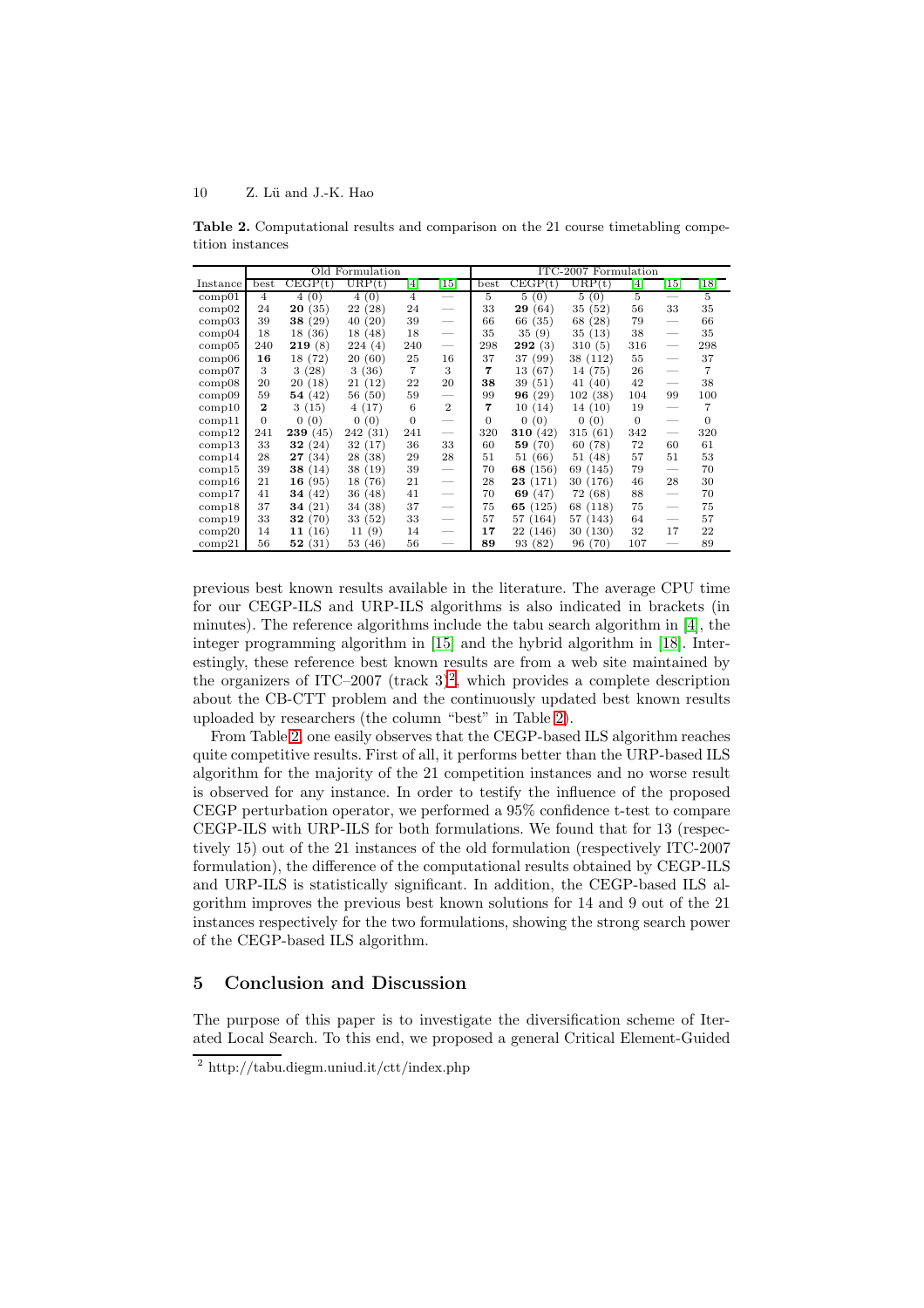Perturbation strategy for jumping out of local optimum solution. The essential idea of this perturbation strategy lies in identifying the critical elements in the local optimum solution and adaptively perturbing the solution using these critical elements. This perturbation approach provides a mechanism for diversifying the search more efficiently compared with the commonly-used uniformly random perturbation strategy.

An ILS algorithm with this CEGP strategy was tested on two case studies graph coloring and course timetabling, showing clear improvements over the traditional blindly uniform perturbation strategy. The results also show that the CEGP-based ILS algorithm competes well with other reference algorithms in the literature.

The practical effectiveness of this strategy depends mainly on the problemspecific scoring method and the perturbation moves that will be performed. For constrained problems, the score for each element can be simply based on the number of violations involved. For optimization problems, such as Job Shop Scheduling (JSS) and TSP problems, the problem-specific knowledge must be explored in order to score each element. For JSS, the elements in the bottleneck machine or the critical path should reasonably have high scores. For TSP, the scores for elements might be marked according to the tour length involved.

To conclude, we believe that the Critical Element-Guided Perturbation strategy helps design high performance ILS algorithm. At the same time, it should be clear that for a given problem, it is indispensable to realize specific adaptations by considering problem-specific knowledge in order to obtain high efficiency.

# **Acknowledgment**

The authors would like to thank the anonymous referees for their helpful comments. This work was partially supported by "*Angers Loire M´etropole*" and the Region of "*Pays de la Loire*" within the MILES and RADAPOP Projects.

# **References**

- 1. Blöchliger, I., Zufferey, N.: A graph coloring heuristic using partial solutions and a reactive tabu scheme. Computers and Operations Research 35(3), 960–975 (2008)
- 2. Brélaz, D.: New methods to color the vertices of a graph. Communications of the ACM 22(4), 251–256 (1979)
- <span id="page-10-1"></span><span id="page-10-0"></span>3. Chiarandini, M., Stützle, T.: An application of iterated local search to graph coloring. In: Johnson, D.S., Mehrotra, A., Trick, M.A. (eds.) Proceedings of the Computational Symposium on Graph Coloring and its Generalizations, Ithaca, New York, USA, pp. 112–125 (2002)
- <span id="page-10-2"></span>4. De Cesco, F., Di Gaspero, L., Schaerf, A.: Benchmarking curriculum-based course timetabling: Formulations, data formats, instances, validation, and results. In: Proceedings of the 7th PATAT Conference (2008),

http://tabu.diegm.uniud.it/ctt/DDS2008.pdf

<span id="page-10-4"></span><span id="page-10-3"></span>5. Di Gaspero, L., Schaerf, A.: Neighborhood portfolio approach for local search applied to timetabling problems. Journal of Mathematical Modeling and Algorithms 5(1), 65–89 (2006)